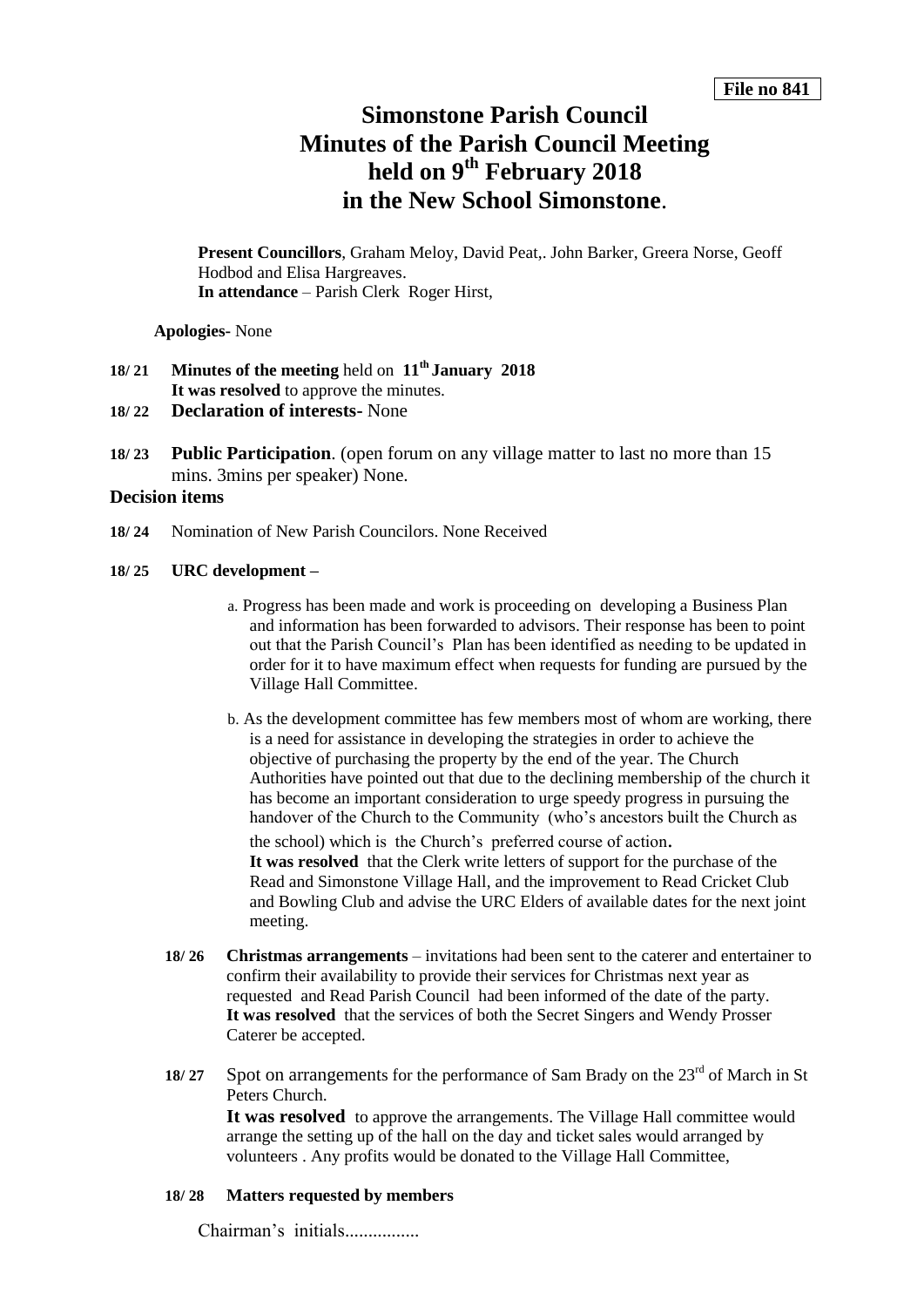- a. **Joint Civic Sunday** with Read Parish Council on 3rd June to be held at St Peter's Church followed by a reception at Read Cricket Club. **It was resolved** that the Clerk make the necessary arrangements and that this year the cost will be borne by Simonstone Parish Council.
- **18/ 29 Meeting of Read Parish Council**, Councilors Barker and Hargreaves reported that a new Parish Councillor had been appointed and that all the Parish Council's allotments had been broken into but nothing had been removed. **It was resolved** to note the report
- **18/ 30** Planning Appeal APP/2016/0434 Erection of gas fuelled electricity generating plant (20mw) to provide standby power. It was resolved that the Clerk respond on behalf of the Parish Council confirming it opposition to the development on environmental grounds as it will obstruct essential Flora and fauna crossing the Valley.
- **18/ 31 Martholme Greenway** Councilor Barker and Meloy reported on progress. They expected that the signage on Simonstone Lane would be installed within the next month. Councillor Barker told the meeting a working party that was being organized to assist in repairing potholes and welcomed assistance from volunteers. It was suggested the members of the Community Service team may be of assistance. **It was resolved** to note the report.

## **18/ 32 RVBC – Parish Liaison Meeting.**

- a. **The Legal Officer** gave a report on changes to the Parish boundaries and the effect on parish councilor election registration. The Parish is not affected by the changes.
- b. **The Ward boundaries** for the election of Ribble Valley Councilors had been changed. In future the Read and Simonstone Ward will take in part of East Whalley ward There will still be 2 Councillors for the Ward as before. These changes are to allow for a more equitable number of voters per councilor throughout the Ribble Valley.
- c. She advised that people who wish to stand for election should ensure that they submit their nomination forms in good time, well before the closure date and time when the nominations papers should be handed in, especially when there have been ward boundary changes as there can be unforeseen problems which could cause the nominations being rejected.
- d. It was suggested that members should complete a Declaration of Interest annually to avoid any mistakes due to misreporting.
- e. Concurrent function grants had this year been changed to allow Lengthsman services to receive the benefit of the fund. However, due to the many different services in the parishes which are carried out by Lengthsmen there is to be a further study into this particular aspect of this grant funding. (the fund allows for 25% to be paid for specified works by the District Council). The Parish Council Claims grants under this ruling
- f. Clitheroe Railway booking office is to be closed though representations are to be made to attempt to retain the service. **It was resolved** to note the report and for members to renew their Declaration of interest at the time of the Annual meeting.

Chairman's initials.................